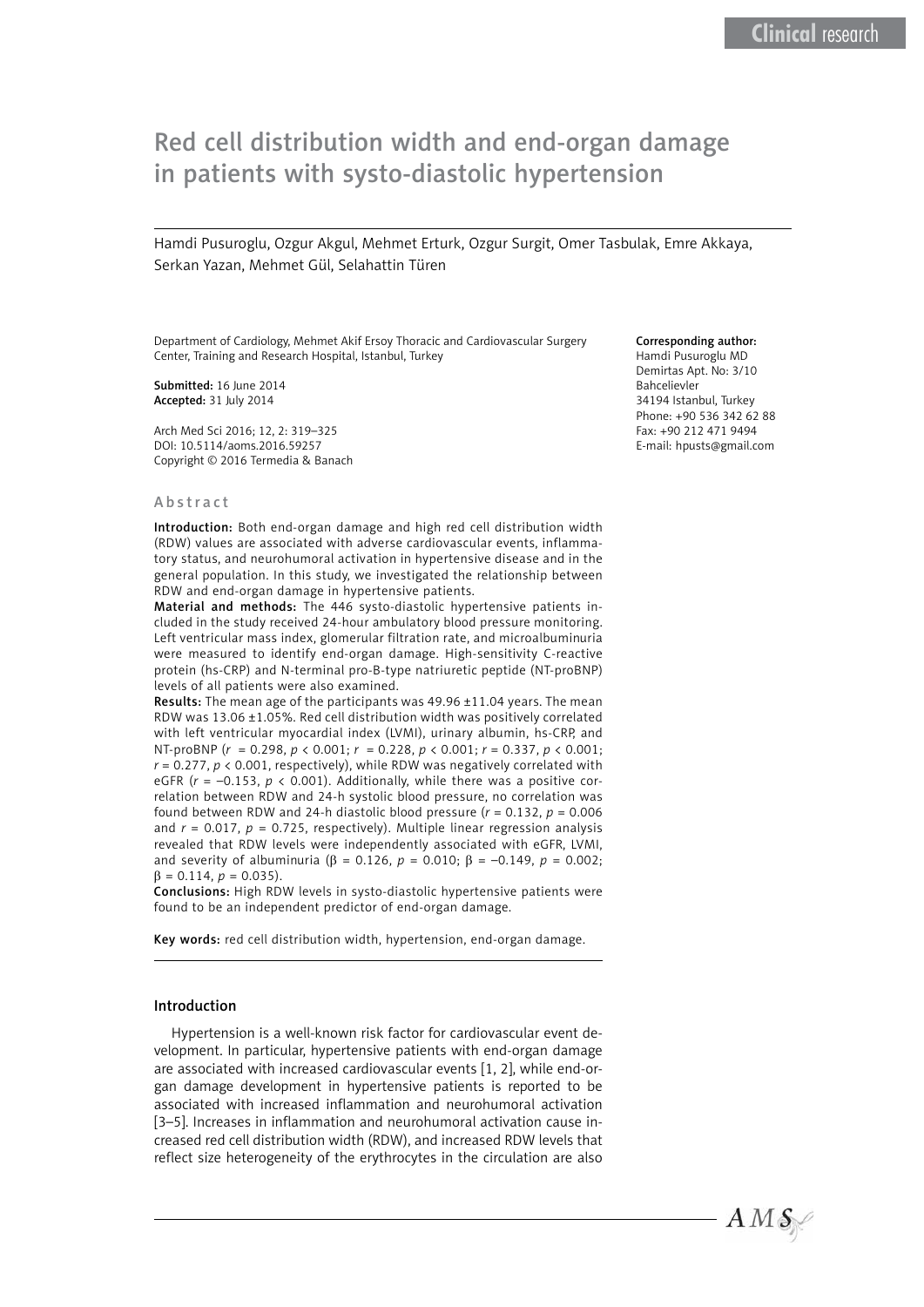reported to be associated with heart failure, coronary artery disease, and increased mortality in the general population [6–9].

Left ventricular myocardial index (LVMI), microalbuminuria, and estimated glomerular filtration rate (eGFR) are the most frequently used indicators of end-organ damage in hypertensive patients. While there are studies on the association of high-sensitivity C-reactive protein (hs-CRP) and N-terminal pro-B-type natriuretic peptide (NT-proBNP) levels with end-organ damage in hypertensive patients, not many studies have investigated the association between RDW and development of end-organ damage [3–5]. In this study, therefore, the association between RDW and end-organ damage, hs-CRP, and NT-proBNP was investigated in systo-diastolic hypertensive patients.

# Material and methods

A total of 446 patients aged between 20–87 years, who had presented at the cardiology outpatient clinic and had office blood pressure over 140/90 at least twice at different times, were included in the study. All patients were put on 24-hour ambulatory blood pressure monitoring (ABPM). Medical history, physical examination findings and anthropometric measurements of the patients were recorded by an experienced cardiologist.

Hypertension was defined as an office blood pressure (OBP) of  $\geq$  140/90 mm Hg or the active use of antihypertensive drugs [10]. Sustained systo-diastolic hypertension was defined as having an OBP of  $\geq$  140/90 mm Hg and the daytime ABPM mean of  $\geq$  135/85 mm Hg, or the nighttime ABPM mean of ≥ 120/70 mm Hg [10]. "White-coathypertension" was defined as blood pressure if elevated in the office at repeated visits and normal on ABPM [10].

Diabetes was defined based on the American Diabetes Association criteria (fasting serum glu- $\cos e \geq 126$  mg/dl (7 mmol/l), or non-fasting glu- $\cos\theta \geq 200$  mg/dl (11.1 mmol/l), or active use of anti-diabetic treatment) [11]. Body mass index was calculated as weight in kilograms/(height in meters)², and eGFR was calculated using the Chronic Kidney Disease Epidemiology Collaboration (CKD-EPI) formula [12].

Urinary albumin was expressed in milligrams per gram (mg/g). Albuminuria was defined as an albumin/creatinine (A/C) ratio of 30 mg/g or higher, stratified into two groups of microalbuminuria and macroalbuminuria with an A/C ratio of 30– 299 mg/g and 300 mg/g or higher, respectively.

Echocardiographic examinations were performed by a cardiologist using the Vivid 7 system (General Electric Vivid 7 GE Vingmend Ultrasound AS, Horten, Norway). The left ventricular (LV) mass in grams was calculated from M-mode echocardiograms according to the formula described by Devereux *et al.* [13]. Left ventricular mass was indexed to body surface area as LV mass index (LVMI) in g/m² of body surface area.

The exclusion criteria of this study were secondary hypertension, heart failure, coronary artery disease, stroke, moderate-to-severe valvular disease, chronic renal failure, chronic liver disease, thromboembolic disorders, hematological abnormalities, and chronic obstructive pulmonary disease. The local ethics committee approved the study protocol and informed consent was obtained from all patients.

# Ambulatory blood pressure monitoring

Ambulatory blood pressure monitoring (ABPM) was performed for 24 h using an ambulatory blood pressure monitor (Tonoport V, GE Healthcare). The monitor was programmed to measure the blood pressure every 20 min. Daytime and nighttime blood pressure was defined as measured from 07:00 AM to 11:00 PM and from 11:00 PM to 07:00 AM, respectively. Twenty-four hour mean systolic blood pressure was defined as the mean systolic blood pressure measured during 24 h by the monitor and was automatically provided in the report.

# Blood sampling

Red cell distribution width was measured in blood samples collected in EDTA tubes, which were analyzed with an automated hematology analysis system (Mindray BC5800). Normal RDW values ranged from 11% to 16% in our laboratory. Standard laboratory parameters, including total leukocyte and neutrophil counts, hematocrit, glucose and creatinine levels and lipid profiles, were determined with standard methods. Plasma NT-proBNP levels were measured using a Cobas e411 device (Roche, Germany) via the immunoassay method. The NT-proBNP reference values were determined as 0–125 pg/ml. Hs-CRP was measured using a BN2 model nephelometer.

# Statistical analysis

Statistical analyses were performed using the SPSS software version 20. The variables were investigated using visual (histograms, probability plots) and analytical methods (Kolmogorov-Smirnov) to determine whether they were normally distributed. Descriptive analyses were presented using means and standard deviations (SD) for normally distributed variables, medians and maximum-minimum values for non-normally distributed variables, and percentages for cat-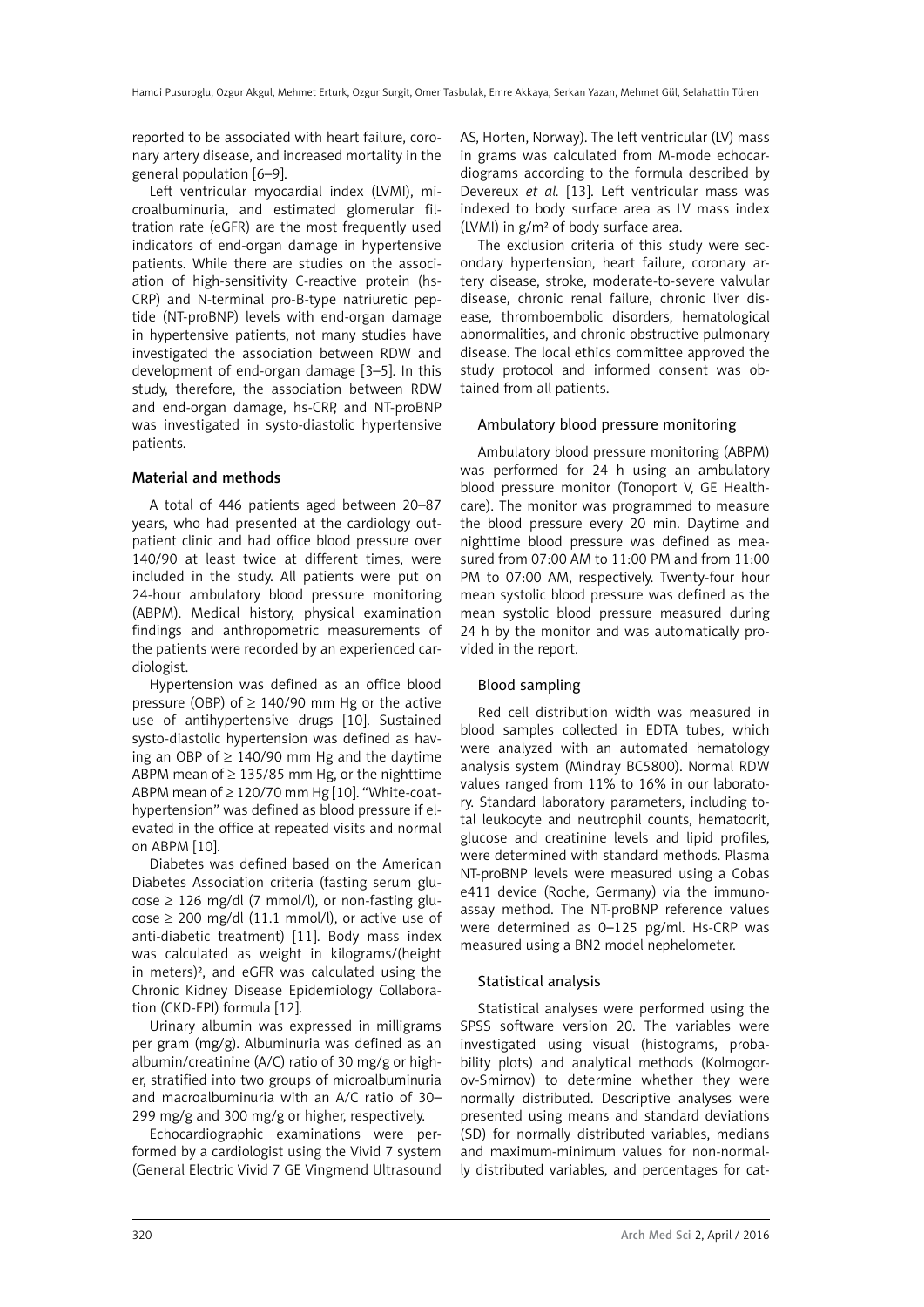egorical variables. Chi-square (χ<sup>2</sup>), Student's *t*, and Mann-Whitney *U* tests were used where appropriate. A Spearman correlation analysis was performed to determine the association of RDW with the examined variables. Multiple linear regression analyses were performed to identify the significance of the relationship of RDW levels with microalbuminuria, LVMI, and eGFR. An overall 5% type-I error level was used to infer statistical significance.

## Results

Of the 446 participants included in the study, 72.7% had sustained systo-diastolic hypertension and 27.3% had white-coat hypertension. Male patients constituted 51.1% of the sample. The mean age was  $49 \pm 11.04$  years; 23.3% of the participants were smokers and 14.4% had type 2 diabetes mellitus. The mean value of RDW was 13.06 ±1.05%, LVMI was 96.04 ±25.6 g/m<sup>2</sup>, urinary albumin was 63.72 ±127.09 mg/g, eGFR was 97.14 ±17.99 ml/min/1.73 m², hs-CRP was 3.96 ±4.62 mg/l and NT-proBNP was 55.21 ±69.99 pg/ ml. The other demographic and clinical characteristics of the participants are presented in Table I.

As shown in Figure 1 and Table II, RDW was positively correlated with LVMI, albuminuria, hs-CRP, and NT-proBNP (*r* = 0.298, *p* < 0.001; *r* = 0.228, *p* < 0.001; *r* = 0.337, *p* < 0.001; *r* = 0.277, *p* < 0.001, respectively), while RDW was negatively correlated with eGFR (*r* = –0.153, *p* < 0.001). Additionally, while there was a positive correlation between RDW and 24-h systolic blood pressure, no correlation was found between RDW and 24-h diastolic blood pressure (*r* = 0.132, *p* = 0.006 and  $r = 0.017$ ,  $p = 0.725$ , respectively) (Figure 2, Table II).

Multiple linear regression analysis revealed that RDW levels were independently associated with eGFR, LVMI, and severity of albuminuria ( $\beta$  = 0.126,  $p = 0.010$ ;  $β = -0.149$ ,  $p = 0.002$ ;  $β = 0.114$ , *p* = 0.035) (Table III).

#### Discussion

Based on the results of this study, increased RDW levels were identified as independent predictors of increased LVMI, decreased eGFR values and severity of microalbuminuria in systo-diastolic hypertensive patients. Also, it was determined that RDW levels were correlated with hs-CRP, NT-proBNP levels and 24-h systolic blood pressure.

End-organ damage development in hypertensive patients is a significant indicator of cardiovascular risk. Diagnosis of kidney damage associated with hypertension is made by the detection of symptoms of declining kidney function or increased urinary albuminuria [14]. We demonstrated that increased RDW levels were independent predictors

Table I. Characteristics of the study population

| Variable                           | Result           |  |  |
|------------------------------------|------------------|--|--|
| Gender (male), n (%)               | 228 (51.1)       |  |  |
| Age [years]                        | 49.96 ±11.04     |  |  |
| BMI [kg/m <sup>2</sup> ]           | 29.46 ±4.46      |  |  |
| Smoking, n (%)                     | 104 (23.3)       |  |  |
| Diabetes, $n$ (%)                  | 64 (14.4)        |  |  |
| 24-h SBP [mg/dl]                   | 145 ±64          |  |  |
| 24-h DBP [mg/dl]                   | $88.35 \pm 13$   |  |  |
| Glucose [mg/dl]                    | $104.5 \pm 28.6$ |  |  |
| Creatinine [mg/dl]                 | $0.8 \pm 0.2$    |  |  |
| Total cholesterol [mg/dl]          | 204.4 ±43.57     |  |  |
| LDL cholesterol [mg/dl]            | 132.14 ±39.27    |  |  |
| HDL cholesterol [mg/dl]            | 46.64 ±13.37     |  |  |
| Triglyceride [mg/dl]               | 163.71 ±91.94    |  |  |
| Uric acid [mg/dl]                  | $5.37 \pm 1.57$  |  |  |
| Hematocrit (%)                     | $41.9 + 4.4$     |  |  |
| Platelet count $[x 10^3/\mu]$      | 265.97 ±73       |  |  |
| RDW (%)                            | 13.06 ±1.05      |  |  |
| LVMI $[g/m^2]$                     | $96.04 \pm 25.6$ |  |  |
| eGFR [ml/min/1.73 m <sup>2</sup> ] | 97.14 ±17.99     |  |  |
| Urinary albumin [mg/g]             | 63.72 ±127.09    |  |  |
| Hs-CRP [mg/l]                      | $3.96 \pm 4.62$  |  |  |
| NT-proBNP [pg/ml]                  | 55.21 ±69.99     |  |  |

*HDL – high-density lipoprotein, LVMI – left ventricular mass index, NT-proBNP – N-terminal pro-brain natriuretic peptide, SBP – systolic blood pressure, RDW – red cell distribution width, hsCRP – high-sensitivity C-reactive protein, eGFR – estimated glomerular filtration rate.*

of decreased eGFR values, although the creatinine values were within the normal range. Our results are in agreement with those of Lippi *et al.*, who also reported that a low eGFR was a predictor of high RDW values [15]. In another study, a strong association between decreased renal function and high RDW levels was attributed to impaired erythrocyte maturation in chronic kidney disease patients due to increased inflammation [16].

Another finding that demonstrates impaired renal function in hypertensive patients is the degree of microalbuminuria. Microalbuminuria is associated with increased cardiovascular risk in both diabetic and nondiabetic patients who are undergoing treatment [1, 17]. Microalbuminuria is not only a predictor of subclinical renal damage but is also a predictor of generalized endothelial dysfunction and increased inflammation [3, 18].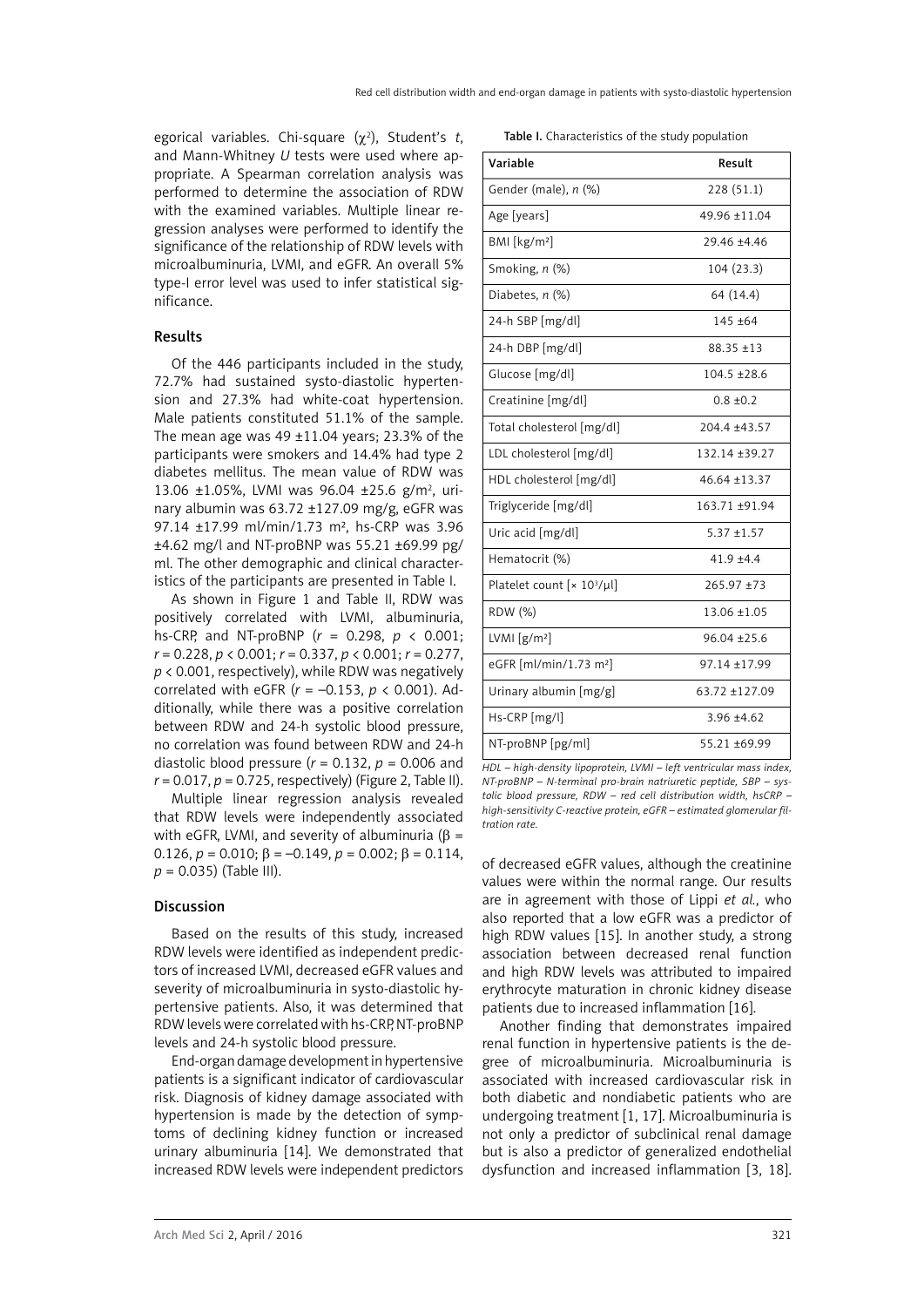Hamdi Pusuroglu, Ozgur Akgul, Mehmet Erturk, Ozgur Surgit, Omer Tasbulak, Emre Akkaya, Serkan Yazan, Mehmet Gül, Selahattin Türen

| <b>RDW</b>                        | R <sup>2</sup> | 95% Confidence interval for B |             |
|-----------------------------------|----------------|-------------------------------|-------------|
|                                   |                | Lower bound                   | Upper bound |
| LVMI $\left[\frac{g}{m^2}\right]$ | 0.084          | 0.08                          | 0.015       |
| eGFR [ml/min]                     | 0.097          | $-0.016$                      | $-0.009$    |
| NT-proBNP [pg/ml]                 | 0.040          | 0.003                         | 0.007       |
| Hs-CRP [mg/l]                     | 0.069          | 0.060                         | 0.123       |



Figure 1. Correlation between red cell distribution width (RDW) and high-sensitivity C-reactive protein (hs-CRP), microalbuminuria, left ventricular mass index (LVMI), and estimated glomerular filtration rate (eGFR)

| <b>Table II.</b> Correlation coefficients of the relationship |  |  |  |  |
|---------------------------------------------------------------|--|--|--|--|
| between red cell distribution width (RDW) and se-             |  |  |  |  |
| lected variables                                              |  |  |  |  |

| Variable               | ß        | P-value |
|------------------------|----------|---------|
| NT-proBNP              | 0.277    | & 0.001 |
| Urinary albumin [mg/g] | 0.0228   | & 0.001 |
| LVMI                   | 0.298    | & 0.001 |
| hs-CRP                 | 0.337    | & 0.001 |
| eGFR                   | $-0.153$ | & 0.001 |
| 24-h SBP               | 0.132    | 0.006   |
| 24-h DBP               | 0.017    | 0.725   |

*NT-proBNP – N-terminal pro-brain natriuretic peptide, LVMI – left ventricular mass index, hs-CRP – high-sensitivity C-reactive protein, SBP – systolic blood pressure, DBP – diastolic blood pressure, eGFR – estimated glomerular filtration rate.*



Figure 2. Correlation between red cell distribution width (RDW) and 24-h systolic blood pressure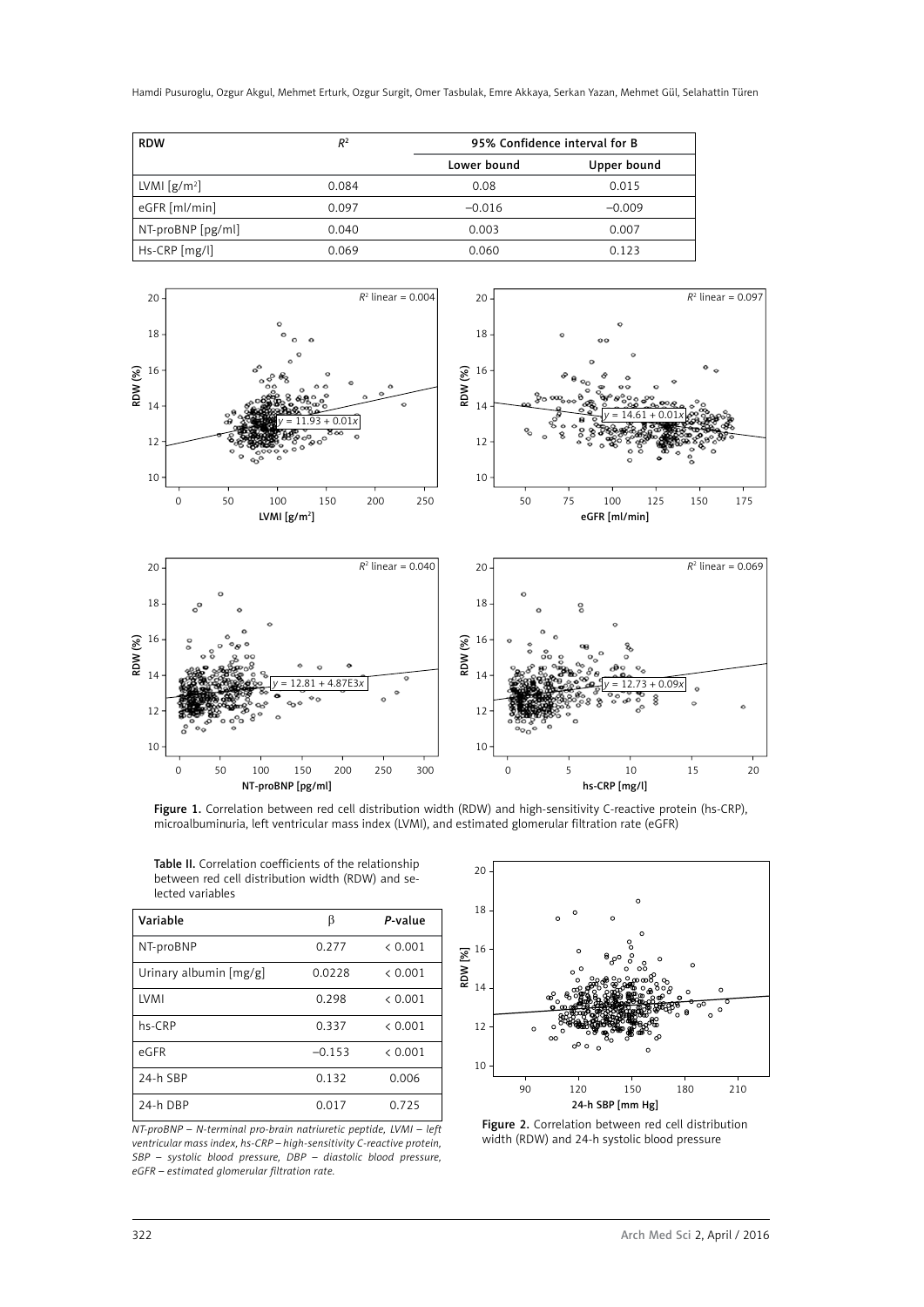A study conducted on grade 1 hypertensive patients reported an association between increased RDW and endothelial dysfunction [19], and a population-based study by Afonso *et al*. found an association between an increase in RDW and proteinuria development; this was attributed to inflammation, neurohumoral activation, and endothelial dysfunction [20]. In our study, we also found that increased RDW levels were independent predictors of microalbuminuria.

Left ventricular hypertrophy, like microalbuminuria, has also been demonstrated to be a predictor of poor cardiovascular prognosis [2, 21]. In our study we demonstrated that high RDW levels were an independent predictor of LVMI. Since increased neurohumoral activation and inflammation are associated with increased LVMI in hypertensive patients [5, 22], these factors may be responsible for the association between LVMI and RDW. Kilicaslan *et al.* recently demonstrated that RDW values were associated with ventricular geometrical patterns [23] in untreated hypertensive patients.

Studies have indicated that systolic blood pressure (SBP) has a greater association with RDW levels and mortality than does diastolic blood pressure (DBP) [7, 9, 24]. While we detected a positive correlation between 24-hour SBP and RDW, we could not detect an association between DBP and RDW. Systolic hypertension has also been shown to be more closely associated with increased inflammation and NT-proBNP than is diastolic hypertension [25, 26]. This may explain the different associations of RDW with SBP and DBP.

At least a part of the association of RDW with increased cardiovascular incidence and mortality was attributed to the association between RDW and inflammation [8, 9]. However, Perlstein *et al.* found that increased RDW levels were associated with increased mortality among a patient population with low CRP [8]. In patients with coronary artery disease, Fukuta *et al.* reported high RDW values associated with increased BNP values, but no association was detected with hs-CRP levels [27]. Fukuta *et al.* proposed that the association between RDW and adverse clinical incidents in the studied patient population was related to neurohumoral activation rather than inflammation. The renin-angiotensin system, inflammation, and oxidative stress are hyperactive in hypertension [28, 29], and increases in these factors have been associated with increased end-organ damage and increased RDW levels [5, 30, 31].

To our best knowledge there is no study assessing the association of RDW level with NT-proBNP, hs-CRP levels and end-organ damage in hypertensive patients. In our study, we determined that a high RDW level was a predictor of end-organ Table III. Multiple linear regression analyses: relationship between left ventricular mass index (LVMI), estimated glomerular filtration rate (eGFR), urinary albumin and selected variables

| Variable                                                 | Coefficient | P-value |
|----------------------------------------------------------|-------------|---------|
| Dependent variable - eGFR:<br>$(r^2 = 0.219)$            |             |         |
| <b>RDW</b>                                               | $-0.126$    | 0.010   |
| Hs-CRP                                                   | $-0.079$    | 0.113   |
| NT-proBNP                                                | $-0.144$    | 0.040   |
| 24-h SBP                                                 | $-0.013$    | 0.741   |
| 24-h DBP                                                 | $-0.073$    | 0.142   |
| Uric acid                                                | $-0.388$    | & 0.001 |
| BMI                                                      | 0.055       | 0.254   |
| Dependent variable - urinary albumin:<br>$(r^2 = 0.048)$ |             |         |
| <b>RDW</b>                                               | 0.114       | 0.035   |
| Hs-CRP                                                   | 0.109       | 0.047   |
| NT-proBNP                                                | 0.010       | 0.851   |
| 24-h SBP                                                 | 0.021       | 0.662   |
| 24-h DBP                                                 | 0.106       | 0.053   |
| Uric acid                                                | 0.029       | 0.583   |
| BMI                                                      | 0.010       | 0.852   |
| Dependent variable - LVMI:<br>$(r^2 = 0.238)$            |             |         |
| <b>RDW</b>                                               | 0.149       | 0.002   |
| Hs-CRP                                                   | 0.335       | < 0.001 |
| NT-proBNP                                                | 0.156       | 0.001   |
| 24-h SBP                                                 | 0.080       | 0.091   |
| 24-h DBP                                                 | 0.090       | 0.065   |
| Uric acid                                                | 0.054       | 0.256   |
| BMI                                                      | $-0.045$    | 0.348   |

*NT-proBNP – N-terminal pro-brain natriuretic peptide, LVMI – left ventricular mass index, hs-CRP – high-sensitivity C-reactive protein, SBP – systolic blood pressure, DBP – diastolic blood pressure, eGFR – estimated glomerular filtration rate, BMI – body mass index, RDW – red cell distribution width.*

damage in hypertensive patients. Moreover, we found that RDW was associated with hs-CRP and NT-proBNP levels. Increased neurohumoral activation and inflammation may, therefore, be the cause of the association between increased RDW and adverse cardiovascular events observed in hypertensive patients.

There are several limitations in this study. First, this was a non-randomized study and therefore was subject to selection bias. Second, hypertensive patients with heart failure, coronary artery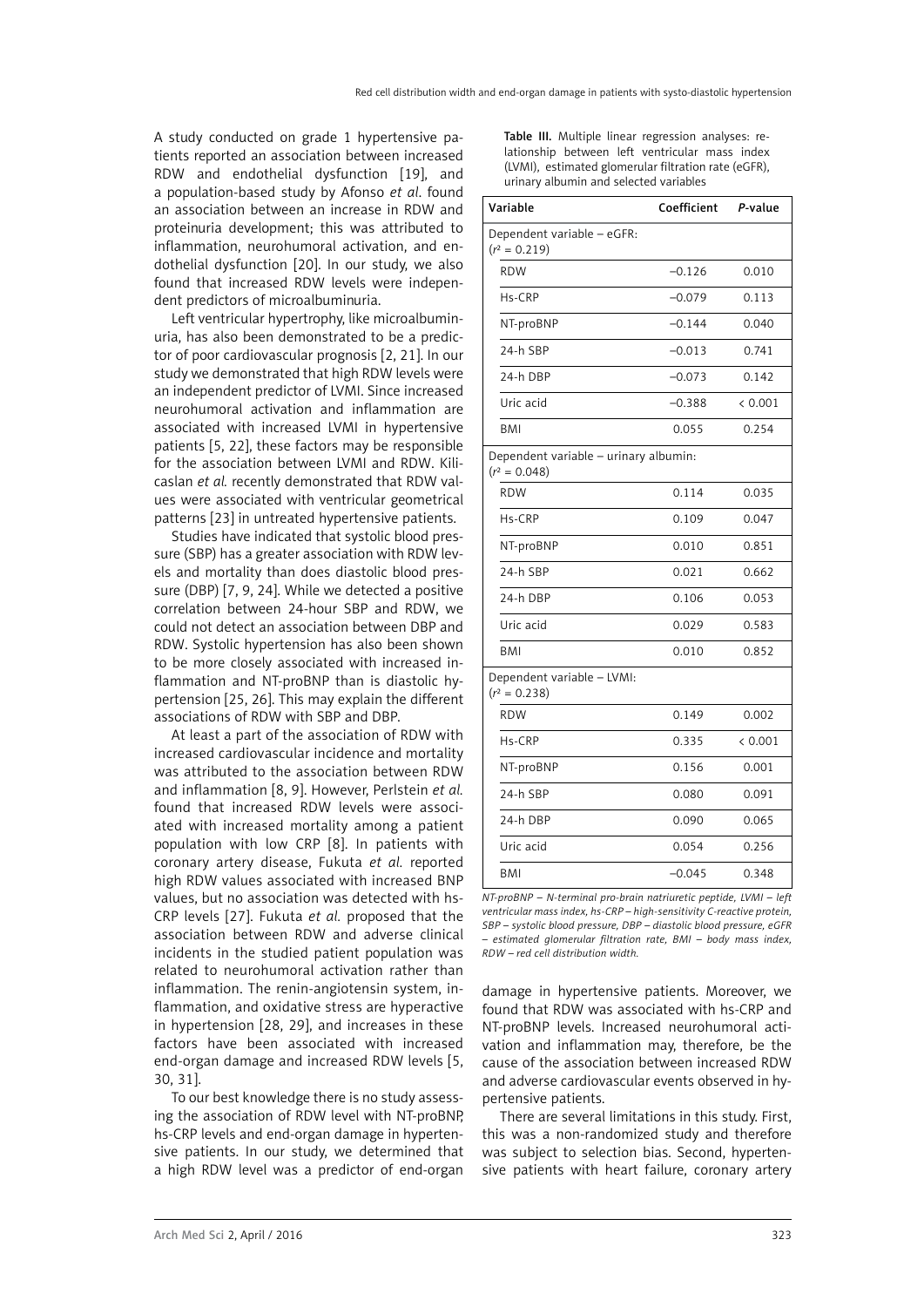disease, stroke, and moderate-to-severe vascular disease were excluded. Thus, our findings cannot be generalized to the entire hypertensive population. Also, normotensive patients were not included in this study. Finally, we did not measure vitamin  $B_{12}$ , folate levels, and iron status, which may also affect RDW levels.

In conclusion, increased RDW levels are associated with end-organ damage, increased inflammation and NT-proBNP levels in systolo-diastolic hypertensive patients. This association may be used for risk classification in this patient group.

### Conflict of interest

The authors declare no conflict of interest.

#### References

- 1. DeLeeuw PW, Ruilope LM, Palmer CR, et al Clinical significance of renal function in hypertensive patients at high risk: results from the INSIGHT trial. Arch Intern Med 2004; 164: 2459-64.
- 2. Levy D, Salomon M, D'Agostino RB, Belanger AJ, Kannel WB. Prognostic implications of baseline electrocardiographic features and their serial changes in subjects with left ventricular hypertrophy. Circulation 1994; 90: 1786-93.
- 3. Tsioufis C, Dimitriadis K, Andrikou E, et al. ADMA, C-reactive protein, and albuminuria in untreated essential hypertension: a cross-sectional study. Am J Kidney Dis 2010; 55: 1050-9.
- 4. Olsen MH, Hansen TW, Christensen MK, et al. N-terminal pro brain natriuretic peptide is inversely related to metabolic cardiovascular risk factors and the metabolic syndrome. Hypertension 2005; 46: 660-6.
- 5. Hildebrandt P, Boesen M, Olsen M, et al. N-terminal pro brain natriuretic peptide in arterial hypertension – a marker for left ventricular dimensions and prognosis. Eur J Heart Fail 2004; 6: 313-7.
- 6. Felker GM, Allen LA, Pocock SJ, et al.; [CHARM Investiga](http://www.ncbi.nlm.nih.gov/pubmed?term=CHARM%20Investigators%5BCorporate%20Author%5D)[tors.](http://www.ncbi.nlm.nih.gov/pubmed?term=CHARM%20Investigators%5BCorporate%20Author%5D) Red cell distribution width as a novel prognostic marker in heart failure: data from the CHARM Program and the Duke Databank. J Am Coll Cardiol 2007; 50: 40-7.
- 7. Tonelli M, Sacks F, Arnold M, Moye L, Davis B, Pfeffer M; the Cholesterol and Recurrent Events (CARE) Trial Investigators. Relation between red blood cell distribution width and cardio-vascular event rate in people with coronary disease. Circulation 2008; 117: 163-8.
- 8. Perlstein TS, Weuve J, Pfeffer MA, Beckman JA. Red blood cell distribution width and mortality risk in a community-based prospective cohort. Arch Intern Med 2009; 169: 588-94.
- 9. Patel KV, Ferrucci L, Ershler WB, Longo DL, Guralnik JM. Red blood cell distribution width and the risk of death in middle-aged and older adults. Arch Intern Med 2009; 169: 515-23.
- 10. European Society of Hypertension-European Society of Cardiology Guidelines committee. 2013 European Society of Hypertension-European Society of Cardiology guidelines for the management of arterial hypertension. Eur Heart J 2013; 34: 2159-19.
- 11. Expert Committee on the Diagnosis and Classification of Diabetes Mellitus. Report of the expert committee

on the diagnosis and classification of diabetes mellitus. Diabetes Care 2003; 26: S5-20.

- 12. Matsushita K, Mahmodi BK, Woodward M, et al. Comparison of risk prediction using the CKD-EPI equation and the MDRD study equation for estimated glomerular filtration rate. JAMA 2012; 307: 1941-51.
- 13. Devereux R, Koren M, de Simone G, Okin PM, Kligfield P. Methods for detection of left ventricular hypertrophy: application to hypertensive heart disease. Eur Heart J 1993; 14: 8-15.
- 14. Stevens LA, Coresh J, Greene T, Levey AS. Assessing kidney function measured and estimated glomerular filtration rate. N Engl J Med 2006; 354: 2473-83.
- 15. Lippi G, Targher G, Montagnana M, Salvagno GL, Zoppini G, Guidi GC. Relationship between red blood cell distribution width and kidney function tests in a large cohort of unselected outpatients. Scand J Clin Lab Invest 2008; 68: 745-8.
- 16. Weiss G, Goodnough L. Anemia of chronic disease. N Engl J Med 2005; 352: 1011-23.
- 17. Jensen JS, Feldt-Rasmussen B, Strandgaard S, Schroll M, Borch-Johnsen K. Arterial hypertension microalbuminuria risk of ischemic heart disease. Hypertension 2000; 35: 898-903.
- 18. Stehouver CDA, Smulders YM. Microalbuminuria and risk for cardiovascular disease: analysis of potential mechanisms. J Am Soc Nephrol 2006; 17: 2106-11.
- 19. Zairowa AR, Oshchepkowa EV, Rogoza AN. Vasomotor endothelial dysfunction in young men with grade 1 arterial hypertension. Kardiologiia 2013; 53: 24-30.
- 20. Afonso L, Zalawadiya SK, Veeranna V, Panaich SS, Niraj A, Jacob S. Relationship between red cell distribution width and microalbuminuria: a population-based study of multiethnic representative US adults. Nephron Clin Pract 2011; 119: c277-82.
- 21. Levy D, Garrison RJ, Savage DD, Kannel WB, Castelli WP. Prognostic implications of echocardiographically determined left ventricular mass in the Framingham Heart Study. N Engl J Med 1990; 322: 1561-6.
- 22. Reichek N, Devereux RB. Left ventricular hypertrophy: relationship of anatomic, echocardiographic and electrocardiographic findings. Circulation 1981; 63: 1391-8.
- 23. Kılıcaslan B, Dursun H, Aydın M, Ekmekci C, Ozdoğan O. The relationship between red cell distribution width and abnormal left ventricle geometric patterns in patients with untreated essential hypertension. Hypertens Res 2014; 37: 560-4.
- 24. Chiguete E, Ochoa-Guzman A, Vargas-Sanchez A, et al. Blood pressure at hospital admission and outcome after primary intra cerebral hemorrhage. Arch Med Sci 2013; 9: 34-9.
- 25. Pusuroglu H, Erturk, M, Akgul A, et al. Plasma N-terminal pro-brain natriuretic peptide levels identifying non-dipping pattern in patients with hypertension. Exp Clin Cardiol 2014; 20: 64-85.
- 26. Pusuroglu H, Erturk, M, Akgul A, et al. A comparative analysis of leukocyte and leukocyte subtype counts among isolated systolic hypertensive, systo-diastolic hypertensive and nonhypertensive patients. [Kardiol Pol](http://www.ncbi.nlm.nih.gov/pubmed/24526559) 2014 Mar 27. doi: 10.5603/KP.a2014.0044.
- 27. Fukuta H, Ohte N, Mukai S, et al. Elevated plasma levels of B-type natriuretic peptide but not C-reactive protein are associated with higher red cell distribution width in patients with coronary artery disease. Int Heart J 2009; 50: 301-12.
- 28. Chae CU, Lee RT, Rifai N, Ridker PM. Blood pressure and inflammation in apparently healthy men. Hypertension 2001; 38: 399-403.